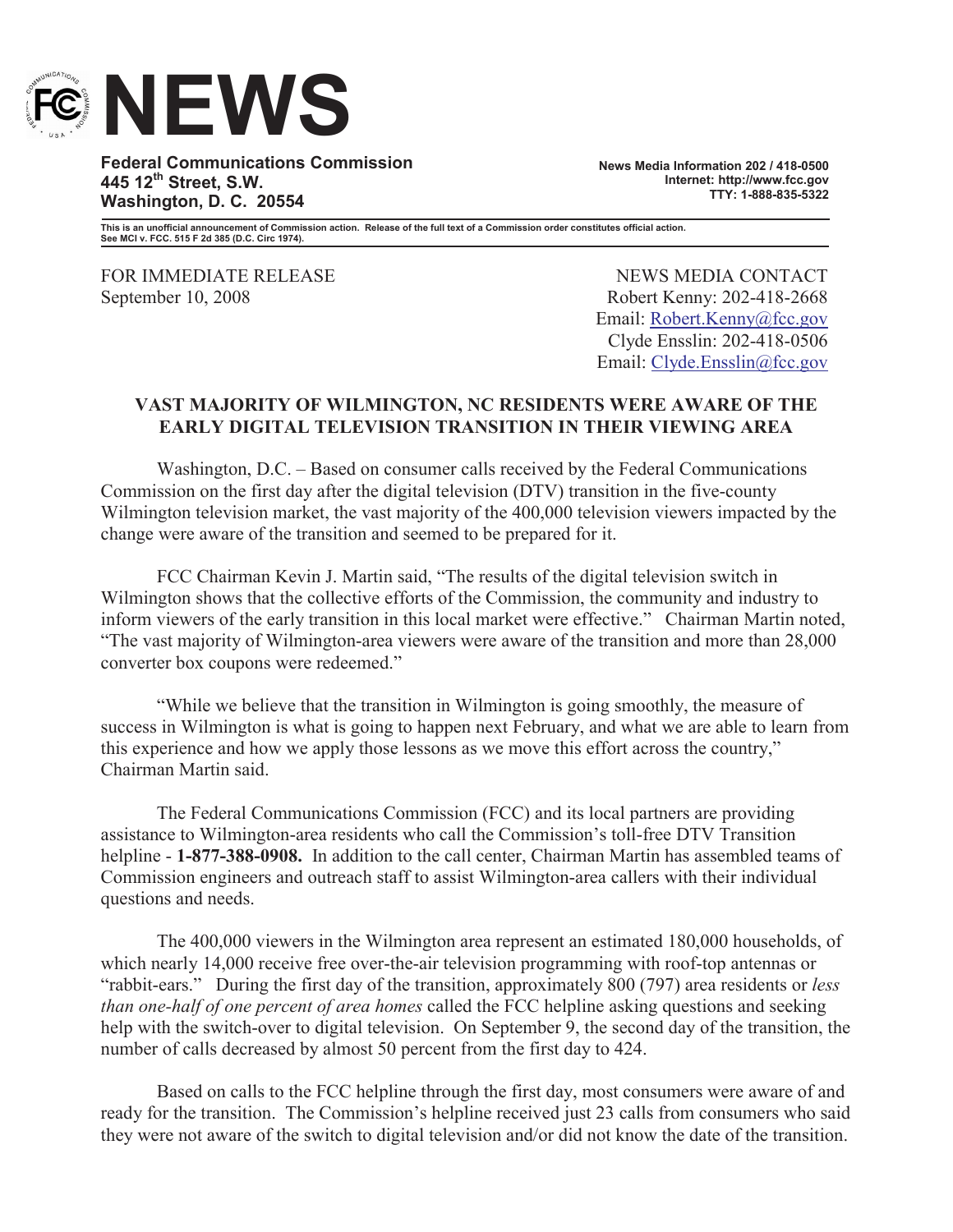Chairman Martin directed his team of engineers and outreach staff to identify and understand the problems viewers were facing and work to resolve them to the extent possible*.*  These FCC teams are already working to assist residents in resolving their problems. A significant number of consumers who called the helpline with converter box, reception or other technical issues have already had their issues resolved.

Specifically, more than 160 calls were from viewers who had initial difficulty in setting up their converter boxes properly. For example, consumers had difficulty understanding the instructions for setting up the converter box and scanning for channels. Seventy-five of these consumers were successfully guided through the installation process by call-takers and were able to view channels after re-scanning their televisions.

Of the total number of calls to the helpline, 178 were by viewers who were experiencing problems with their television reception or had other technical issues. We were able to resolve reception and other technical issues for 22 of the 178 consumers by explaining where the broadcasters' new digital channels are located, helping them re-scan channels, and/or by assisting them with re-positioning or adjusting their antennas. We are continuing to work with these viewers to understand and resolve their issues.

A significant number of calls (232) were related to the viewer's inability to locate the Wilmington NBC affiliate. Prior to the digital switch, the Wilmington NBC affiliate signal was available to viewers outside the television market as far south as Myrtle Beach, SC and as far north as Raleigh, NC. The Wilmington NBC affiliate's new coverage area does not include these out of market communities. Some of these complaints were from these viewers who will continue to receive their local NBC affiliates in Myrtle Beach and Raleigh. The Commission is continuing to work with those residents who have unresolved reception problems.

The early switch to digital in Wilmington is helping the Commission to identify, understand and resolve problems such as those experienced by consumers calling the FCC helpline and will ultimately better prepare us for the national DTV transition in February 2009.

The following is an overview and analysis of the consumer calls received by the FCC on the first day of the DTV Transition in Wilmington, NC. A breakdown of the second day will be provided shortly.

| Category                                                               | <b>Count</b> |
|------------------------------------------------------------------------|--------------|
| <b>CONSUMERS WHO WERE NOT AWARE OF THE TRANSITION</b>                  |              |
| They were not aware of the switch to DTV                               | 9            |
| They were unaware of the correct transition date                       | 5            |
| They did not think the stations they watch would switch to digital     | 9            |
| Subtotal:                                                              | 23           |
| <b>CONSUMERS WHO WERE AWARE BUT DID NOT ACT</b>                        |              |
| They forgot to upgrade                                                 | 24           |
| They were unable to attain assistance to upgrade                       | 4            |
| They relied on another member of their household to upgrade            | 3            |
| They waited too long to buy or set up a digital set or a converter box | 31           |
| They were out of town or too busy or knew they could do it later       | 5            |
| Subtotal:                                                              | 67           |
|                                                                        |              |
|                                                                        |              |
|                                                                        |              |